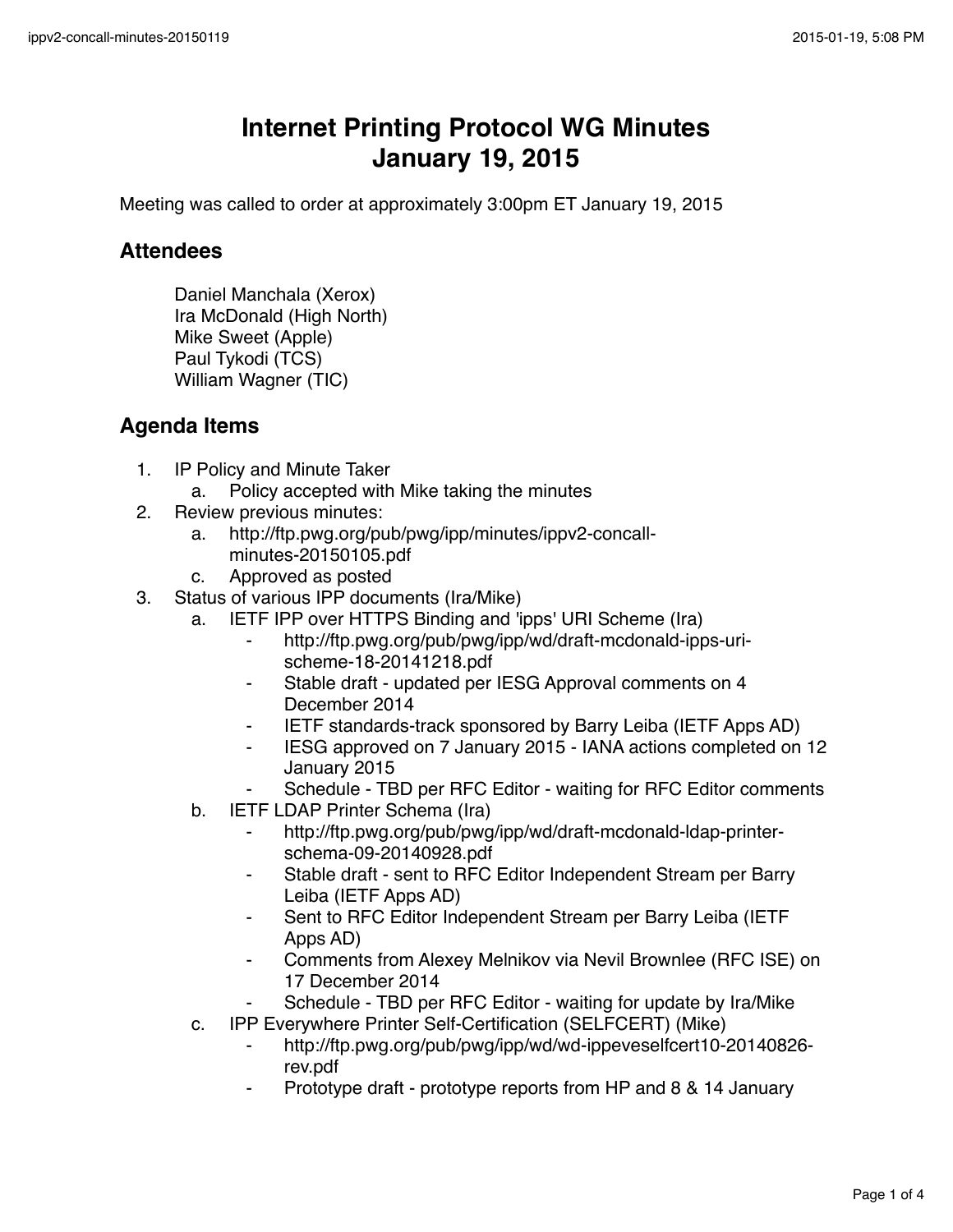2015

- ⁃ Reviewed by IPP WG on 08/28
- ⁃ Beta tools released on 08/28 (OS X/Linux) and 09/02 (Windows)
- Schedule PWG Last Call Q1 2015 waiting for update by Mike
- d. IPP Shared Infrastructure Extensions (INFRA) (Mike)
	- http://ftp.pwg.org/pub/pwg/ipp/wd/wd-ippinfra10-20141118-rev.pdf
	- ⁃ Stable draft prototype report at PWG F2F in November
	- ⁃ IPP WG last call ended on 12/05
	- Schedule Mike to post PWG Last Call to span February 2015 F2F
- e. IPP Finishings 2.0 (FIN) (Mike)
	- http://ftp.pwg.org/pub/pwg/candidates/cs-
	- ippfinishings20-20141219-5100.1.pdf
	- published on 6 January 2015
	- PWG Candidate Standard PWG 5100.1-2014
- 4. Review of IPP IANA Registry Policy (Mike)
	- a. http://ftp.pwg.org/pub/pwg/ipp/wd/wd-ipp-registry-policy-20150106-rev.pdf
	- b. Stable draft updates from previous review
	- c. Reviewed by IPP WG on 10/19
	- d. Approved by PWG SC
	- e. Minor edit: MUST BE -> MUST be
	- f. Also fix final filename
	- g. Action: Mike to post IPP registration policy to FTP server
- 5. Review of IPP WG Charter (Ira)
	- a. http://ftp.pwg.org/pub/pwg/ipp/wd/wd-ipp-charter-20150118-rev.pdf
	- b. Stable draft updates for IPP/1.1, Transform, Resources, milestones
	- c. Line 33: Add "IETF" before "Standard", drop trailing "status" rewrite to look like line 47
	- d. Lines 103-107: Expand acronyms
	- e. Lines 103-113: Start as new list for potential new work/investigation, with CBOR at bottom, break out long hyphenated sentences into sub bullets
	- f. Clean up other hyphenated bullets (K & L)
	- g. Ira to post an update with changes
- 6. Review of IPP System Control Service (Mike/Ira)
	- a. http://ftp.pwg.org/pub/pwg/ipp/wd/wd-ippsystem10-20141102-rev.pdf
	- b. Interim draft resume review at section 4
	- c. Need to add Resource ops, Register/Deregister, Get-Printer-Attributes
	- d. Reviewed at PWG F2F in November stopped at end of section 3.5
	- e. Schedule Prototype draft in Q2 2015
	- f. Section 4:
		- Add reference to RFC 3995 for Subscription and Event Notification objects
		- ⁃ Add reference to PWG 5100.5 for Document object
		- Add reference to PWG 5100.7 for Job object extensions
		- Add reference to PWG 5100.INFRA for Proxy
		- ⁃ Add reference to PWG 5108.03 for Resource objects
		- Add reference to PWG 5100.12 for IPP/2.0
		- Reword accordingly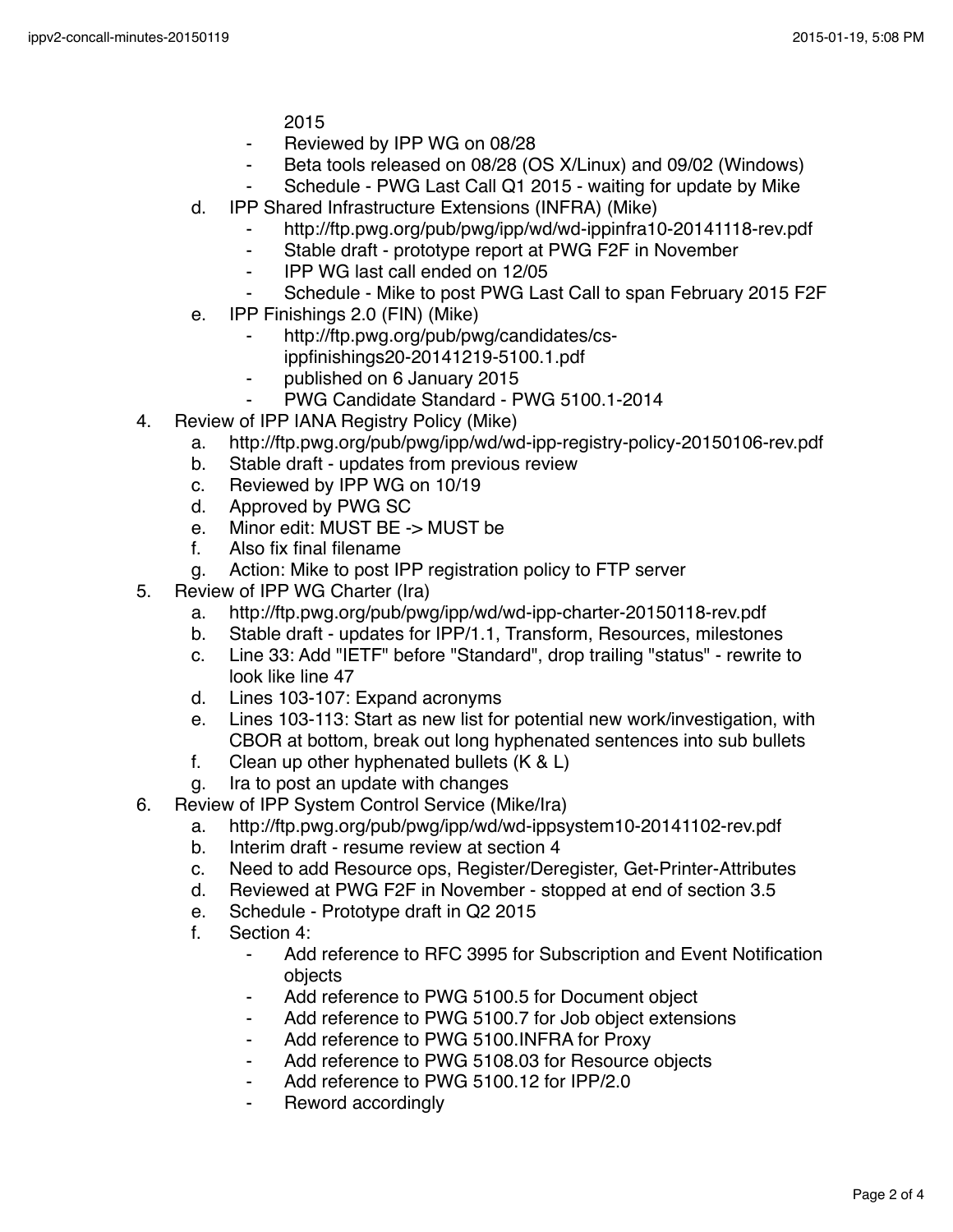- g. Section 4.3:
	- ⁃ Add example for IPP Scan as extension service?
- h. Section 4.4:
	- Add reference to PWG 5100.7
- i. Section 4.5:
	- ⁃ Reference PWG 5100.5
- j. Add section 4.x for Event Notifications
- k. Add section 4.x for Resource object
- l. Add top level sections for System Object, Resource Objects, and System Service?
- m. Section 5: Attributes?
- n. Section 5.1:
	- Yes, add system-attributes-tag (tentatively assigned as 0x0a)
	- ⁃ Also bring back resource-attributes-tag (0x08)
	- Title: "Attribute Group Tags"
- o. Section 5.2:
	- Yes, add system-uri as an operation attribute
	- Title: "Operation Attributes"???
- p. Section 5.3:
	- ⁃ Title: "System Description Attributes"
	- Make owner-uri RECOMMENDED
- q. Section 5.4
	- Title: "System Status Attributes"
	- ⁃ Add configured-ipp-features as a roll up union of ipp-featuressupported for all configured services/printers
	- "device-uuid" do we need it as distinct from System service?
		- ⁃ We only have one system service, we may have multiple output devices.
		- Drop device-uuid
		- output-devices are reported by services, but add "configured-output-devices" to list all output devices used by all services (names + UUIDs)
		- Q: Do we need a way to associate subunits with outputdevice-uuid (for fanout)?
			- A: Would be nice to know \*which\* Tray 1 is low on paper, etc., but not so simple since the same input tray could be used by multiple marking engines
			- ⁃ Really needs new operation like Get-Output-Device-Attributes from IPP INFRA, so for now let's just document that we don't handle subunits for fanout to external hardware/services
			- Maybe also export output-device-state/state-reasons in configured-output-devices?
- r. Global: Drop any XML schema figures that are the same as the corresponding tables/lists (3 & 4, etc.)
- s. Stopped after table 2 in section 5.4